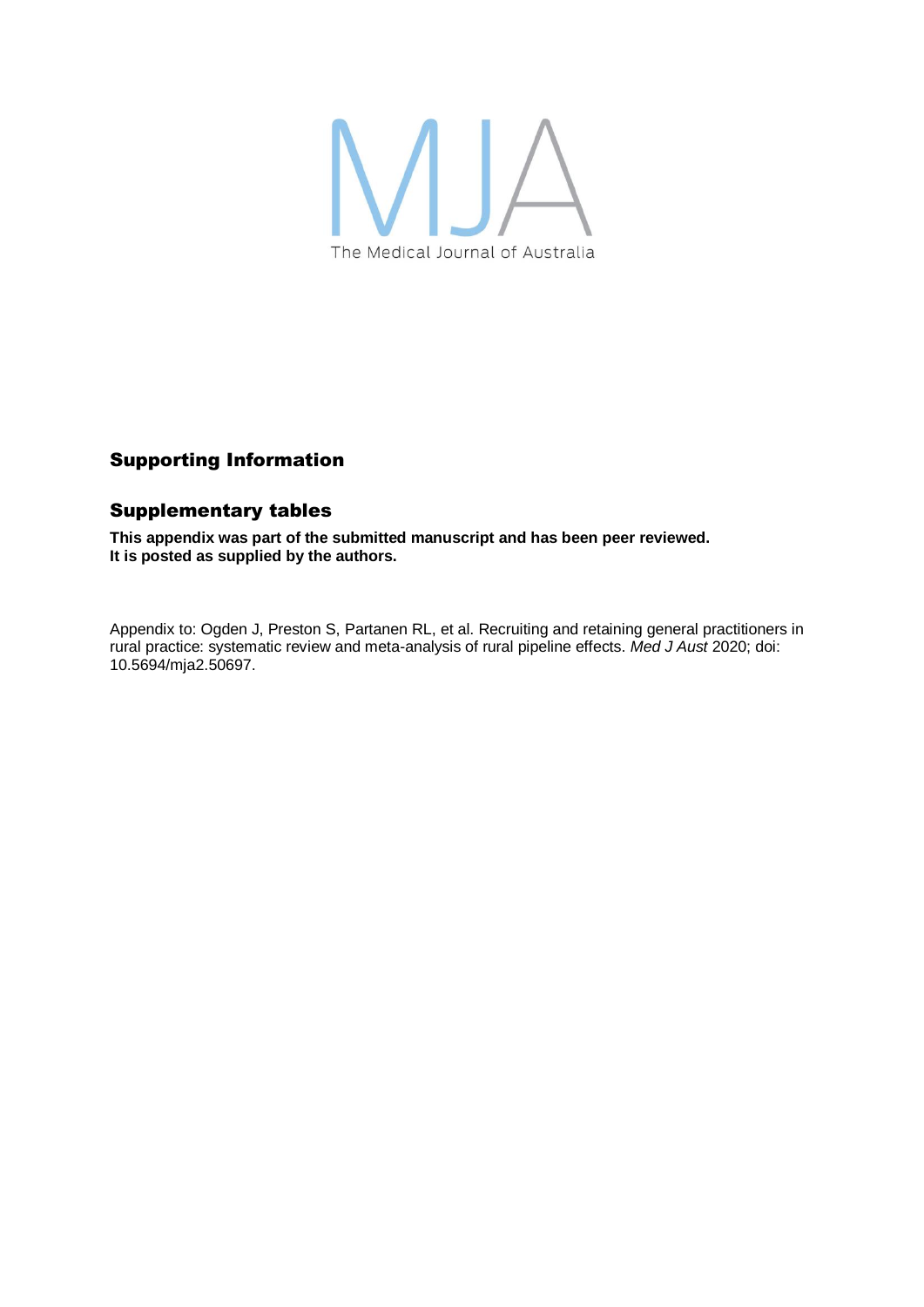## **Table 1. Sample search strategy**

| <b>MEDLINE (Ovid) search strategy</b>                                                                                                                                                                                                   | <b>Results</b> | Type     |
|-----------------------------------------------------------------------------------------------------------------------------------------------------------------------------------------------------------------------------------------|----------------|----------|
| exp General Practitioners                                                                                                                                                                                                               | 6471           | Advanced |
| (General practitioner* or GP*).tw.                                                                                                                                                                                                      | 214348         | Advanced |
| (rural adj3 physician*).tw.                                                                                                                                                                                                             | 1529           | Advanced |
| Physician*.tw.                                                                                                                                                                                                                          | 522756         | Advanced |
| MD.tw.                                                                                                                                                                                                                                  | 56552          | Advanced |
| Medical practit*.tw.                                                                                                                                                                                                                    | 5573           | Advanced |
| (Family adj2 (doctor* or residen*)).tw.                                                                                                                                                                                                 | 8661           | Advanced |
| Graduate*.tw                                                                                                                                                                                                                            | 76663          | Advanced |
| or/1-8                                                                                                                                                                                                                                  | 842808         | Advanced |
| Family practice residen*.tw.                                                                                                                                                                                                            | 1430           | Advanced |
| Rural emphasis or rural mission.tw.                                                                                                                                                                                                     | 45             | Advanced |
| Metropolitan.tw.                                                                                                                                                                                                                        | 24635          | Advanced |
| (Rural or non-metro*) AND communit* or<br>location*).tw.                                                                                                                                                                                | 44688          | Advanced |
| (Community adj3 size).tw.                                                                                                                                                                                                               | 864            | Advanced |
| Underserved.tw.                                                                                                                                                                                                                         | 13197          | Advanced |
| (Ambulatory adj3 training).tw.                                                                                                                                                                                                          | 334            | Advanced |
| (Rural adj3 raised).tw.                                                                                                                                                                                                                 | 64             | Advanced |
| Rural and (background or origin).tw.                                                                                                                                                                                                    | 27615          | Advanced |
| Rural setting*.tw.                                                                                                                                                                                                                      | 3664           | Advanced |
| (Rural or community*) and program*.tw.                                                                                                                                                                                                  | 109958         | Advanced |
| (rural adj3 (train* or placement* or educat* or<br>postgraduate or vocational or undergraduate or<br>curriculum or student or residen* or term* or<br>track or exposure or experience or clerkship* or<br>internship* or rotation*).tw. | 10273          | Advanced |
| or/10-21                                                                                                                                                                                                                                | 195539         | Advanced |
| (Rural adj3 practic*).tw                                                                                                                                                                                                                | 3928           | Advanced |
| (rural adj3 locat*).tw.                                                                                                                                                                                                                 | 2976           | Advanced |
| (rural adj2 workforce).tw.                                                                                                                                                                                                              | 353            | Advanced |
| (Practice adj3 location*).tw.                                                                                                                                                                                                           | 4058           | Advanced |
| Community health cent*.tw.                                                                                                                                                                                                              | 8985           | Advanced |
| Health professions shortage area*.tw.                                                                                                                                                                                                   | 13             | Advanced |
| (Rural or non-metropolitan) and area*.tw.                                                                                                                                                                                               | 58781          | Advanced |
| (Practic* adj3 rural communit*).tw.                                                                                                                                                                                                     | 194            | Advanced |
| Health professions shortage area*.tw                                                                                                                                                                                                    | 13             | Advanced |
| (Rural adj3 (retention or retain* or recruit*)).tw                                                                                                                                                                                      | 960            | Advanced |
| or/23-32                                                                                                                                                                                                                                | 74439          | Advanced |
| 9 and 22 and 33                                                                                                                                                                                                                         | 6702           | Advanced |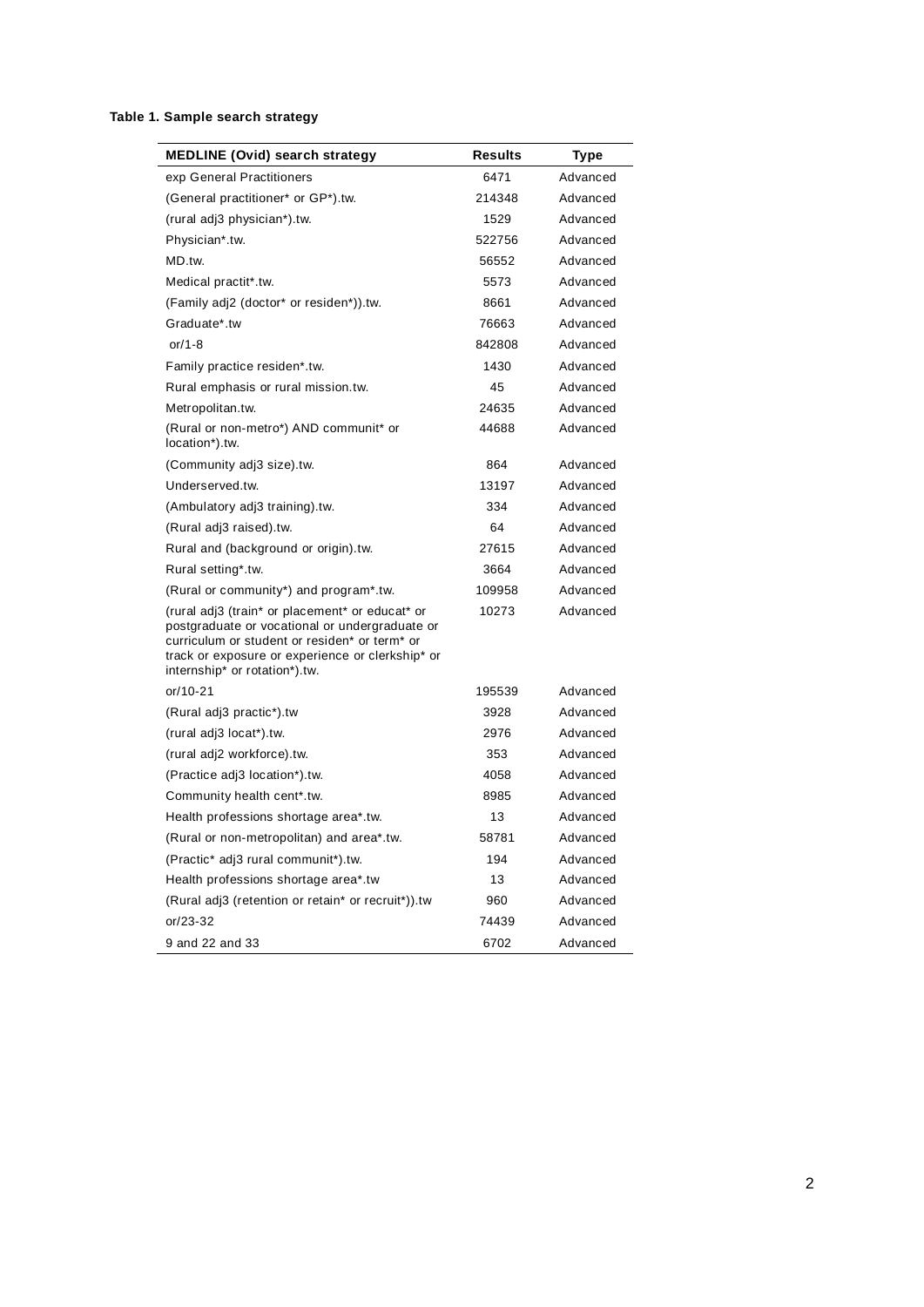|  |  | Table 2. Newcastle–Ottawa Scale (NOS) quality appraisal of included studies |
|--|--|-----------------------------------------------------------------------------|
|  |  |                                                                             |

| Study (nation)                     | <b>Selection</b> | Comparability | <b>Outcome</b> | Total (rating)     |
|------------------------------------|------------------|---------------|----------------|--------------------|
| Strasser 1992 <sup>1</sup> (AU)    | ***              |               | $***$          | $5$ (Good)         |
| Potter 1995 <sup>2</sup> (US)      | $***$            |               | $***$          | $5$ (Good)         |
| Fryer $19973$ (US)                 | $***$            |               | $***$          | 5(Good)            |
| Easterbrook <sup>4</sup> (CA) 1999 | $***$            | $\star$       | $***$          | $5$ (Good)         |
| Rabinowitz 1999 <sup>5</sup> (US)  | $***$            |               | ***            | $6$ (Good)         |
| Wilkinson 2000 <sup>6</sup> (AU)   | $***$            | $\star$       | ***            | 7 (Very good)      |
| Laven $2003^7$ (AU)                | ****             |               | $\star$        | $5$ (Good)         |
| Wilkinson 2003 <sup>8</sup> (AU)   | ****             |               | $\star$        | 5 (Good)           |
| Peach $20049$ (AU)                 | $***$            | $\star$       | ***            | 7 (Very good)      |
| Woloschuk 2004 <sup>10</sup> (CA)  | $\star$          |               | $\star$        | 2 (Unsatisfactory) |
| Laven 2005 <sup>11</sup> (AU)      | ****             | $\star$       | $***$          | 7 (Very good)      |
| Nocella $2005^{12}$ (US)           | $***$            | $\star$       | ***            | 7 (Very good)      |
| Pacheco 2005 <sup>13</sup> (US)    | $***$            |               | ***            | $6$ (Good)         |
| Rourke 2005 <sup>14</sup> (CA)     | $***$            | $\star$       | $***$          | $6$ (Good)         |
| Woloschuk 2005 <sup>15</sup> (CA)  | $***$            |               | $***$          | 4 (Satisfactory)   |
| Wade 2007 <sup>16</sup> (US)       | $***$            | $\star$       | ***            | 8 (Very good)      |
| Mathews 2008 <sup>17</sup> (CA)    | ****             |               | ***            | 7 (Very good)      |
| Ferguson $2009^{18}$ (US)          | $***$            |               | $***$          | 4 (Satisfactory)   |
| Chen 2010 <sup>19</sup> (US)       | ****             |               | $***$          | $6$ (Good)         |
| McGrail $2011^{20}$ (AU)           | $***$            | $\star$       | $***$          | 7 (Very good)      |
| Orzanco 2011 <sup>21</sup> (CA)    | ****             | $\star$       | $***$          | 7 (Very good)      |
| Jamieson $2013^{22}$ (CA)          | $***$            |               | $***$          | $5$ (Good)         |
| Petrany 2013 $23$ (US)             | $***$            | $\star$       | $***$          | $6$ (Good)         |
| Rabinowitz 2013 <sup>24</sup> (US) | $***$            |               | ***            | $6$ (Good)         |
| McGrail $2016^{25}$ (AU)           | ****             |               | $***$          | 7 (Very good)      |
| Myhre 2016 <sup>26</sup> (CA)      | $***$            | $\star$       | ***            | 7 (Very good)      |
| Nelson 2017 <sup>27</sup> (US)     | $***$            |               | ***            | $6$ (Good)         |

Selection refers to the selection of the exposed and non-exposed cohort. A maximum of four stars could be assigned for this category. Comparability referred to whether the study controlled for important confoundi ng factors. It was possible for only one star to be assigned in this category. A maximum of three stars could be assigned to the outcome category which referred to how the outco me variable was assessed.